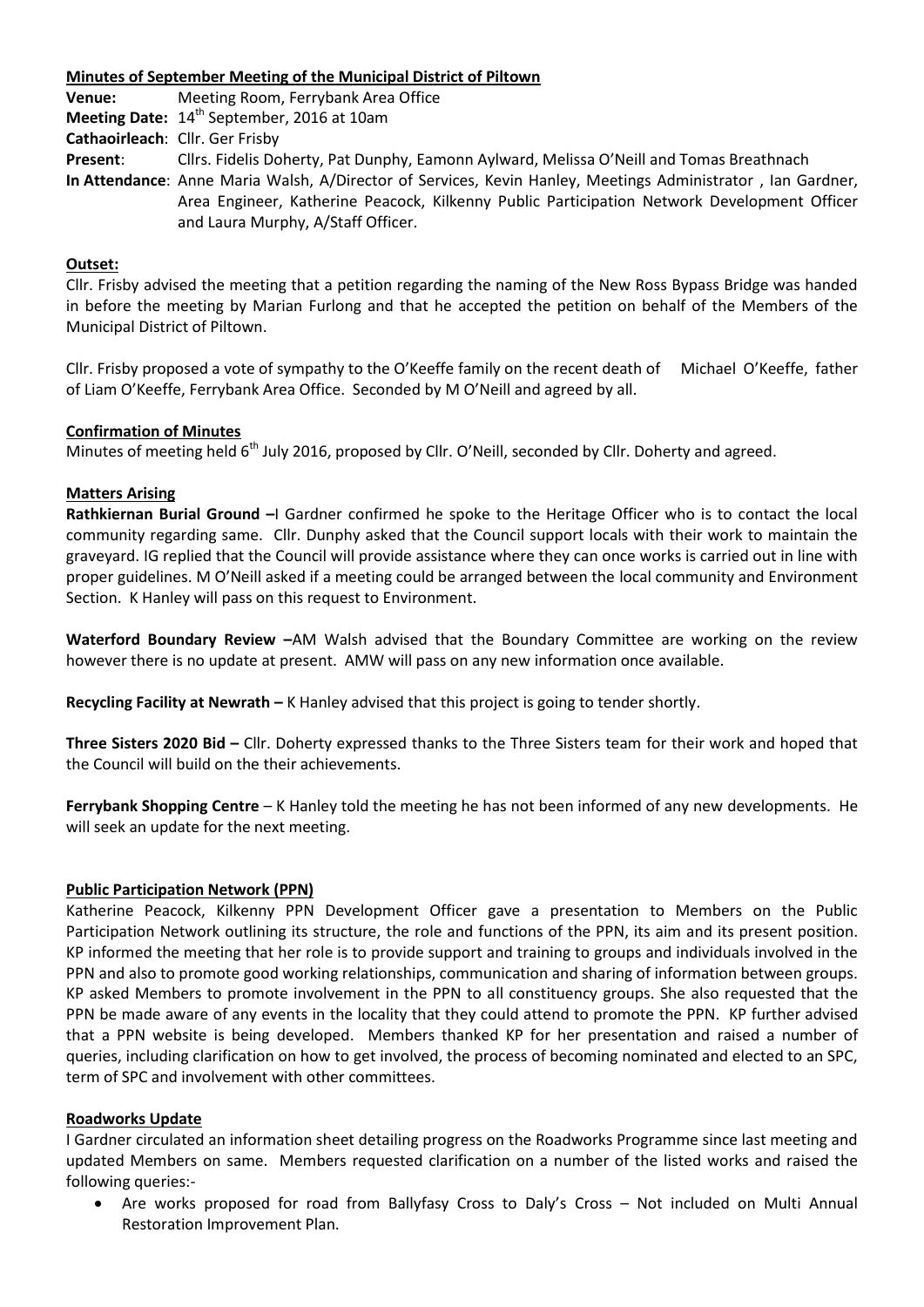- Improvements to visibility at Ballyreddy Cross Co-operation from local landowners required.
- Warning signs at Templeorum National School 2 warning signs to be erected shortly.
- Public Lighting at Inchacarron Lighting to be connected within weeks.
- Public Lighting, Fiddown & Piltown 4 connections are required; ESB to connect. IG to follow up.
- Footpath, Tower Road, Piltown Enabling works to be carried out.
- Flooding at Aglish Blockages in drainage pipe to be cleared. Inspection chambers to be installed. May need to look at realigning drain where it discharges into stream.
- Flooding at Dunkitt Cllr. Doherty requested an update for next meeting.

IG further informed the meeting that 3 Gateway staff have been appointed on temporary contracts until permanent appointments can be made. IG also told Members that there was a break-in at the Newrath Depot and a number of items were stolen. The Council are looking at different systems to improve security at the depot.

**Declaration of a Road to be a Public Road - O'Connor's Lane, Milepost, Slieverue -** Members were asked for their agreement to declare road at O'Connor's Lane, Milepost, Slieverue to be a public road. This was proposed by Cllr. Frisby, seconded by Cllrs. O'Neill and Doherty and agreed by all. The declaration of O'Connor's Lane to be a public lane will now go before the full Council Meeting.

#### **Notices of Motion**

#### $2016(3)$  – Cllr. Fidelis Doherty –  $12<sup>th</sup>$  June 2016

"That Kilkenny County Council make provision for funding for a Streetscape Paint Scheme for the Piltown Municipal District at the earliest opportunity."

AM Walsh advised the Members that funding for Streetscape Paint Schemes currently comes out of a Municipal District's budget allocation, however schemes of this nature may be incorporated into the new Town & Village Renewal Scheme announced this year. AMW said the Council expects to receive an allocation under the new scheme and suggested that a Streetscape Paint Scheme could be considered then. Cllr. Doherty proposed that the motion be brought forward to the full Council meeting, seconded by Cllr. O'Neill.

Cllr. O'Neill informed the meeting that she has put forward a notice of motion to the full Council meeting that 15% of funds allocated to Kilkenny under Parks and Open Spaces Maintenance be re-directed to Municipal District of Piltown. Members were asked to support the motion.

# $2016(4)$  – Cllr. Fidelis Doherty –  $10^{th}$  August 2016

"That the naming of the New Ross bypass bridge structure which comes into Ballyverneen, Glenmore and that the roundabout that comes into Jamestown, Glenmore be considered by the elected members of the Piltown Municipal District and brought forward to the full council of Kilkenny County Council."

Cllr. Doherty informed the meeting that the local community have submitted a number of suggestions for naming the New Ross Bypass Bridge and listed out proposals received todate. She asked that the naming of the bridge be discussed and considered. AM Walsh said that Chief Executives of Kilkenny and Wexford County Councils have discussed this matter and recommended that a protocol for naming structures be developed and a subcommittee set up to consider submissions. Members were in agreement that a protocol for naming public structures be put in place. Cllr. Breathnach suggested that a motion on this subject be brought before the full Council to help to expedite matters. This was agreed.

#### **Any Other Business**

- **a) Air Pollution –** Cllr. Doherty raised the issue of strong stench coming from meat plant in Christendom and asked if this can be addressed. Cllr. O'Neill said that she too has raised this matter with the Environment Section and expects that a report will be available shortly. She further informed the meeting that the matter was brought to the attention of the EPA who carried out a site inspection. Cllr. O'Neill said that this issue is due to be discussed at a meeting once report from Environment Section is available.
- **b) Newmarket Village –** Cllr. Dunphy told the meeting that locals in Newmarket are concerned that they are not getting adequate consideration for works required as their area is split between electoral divisions.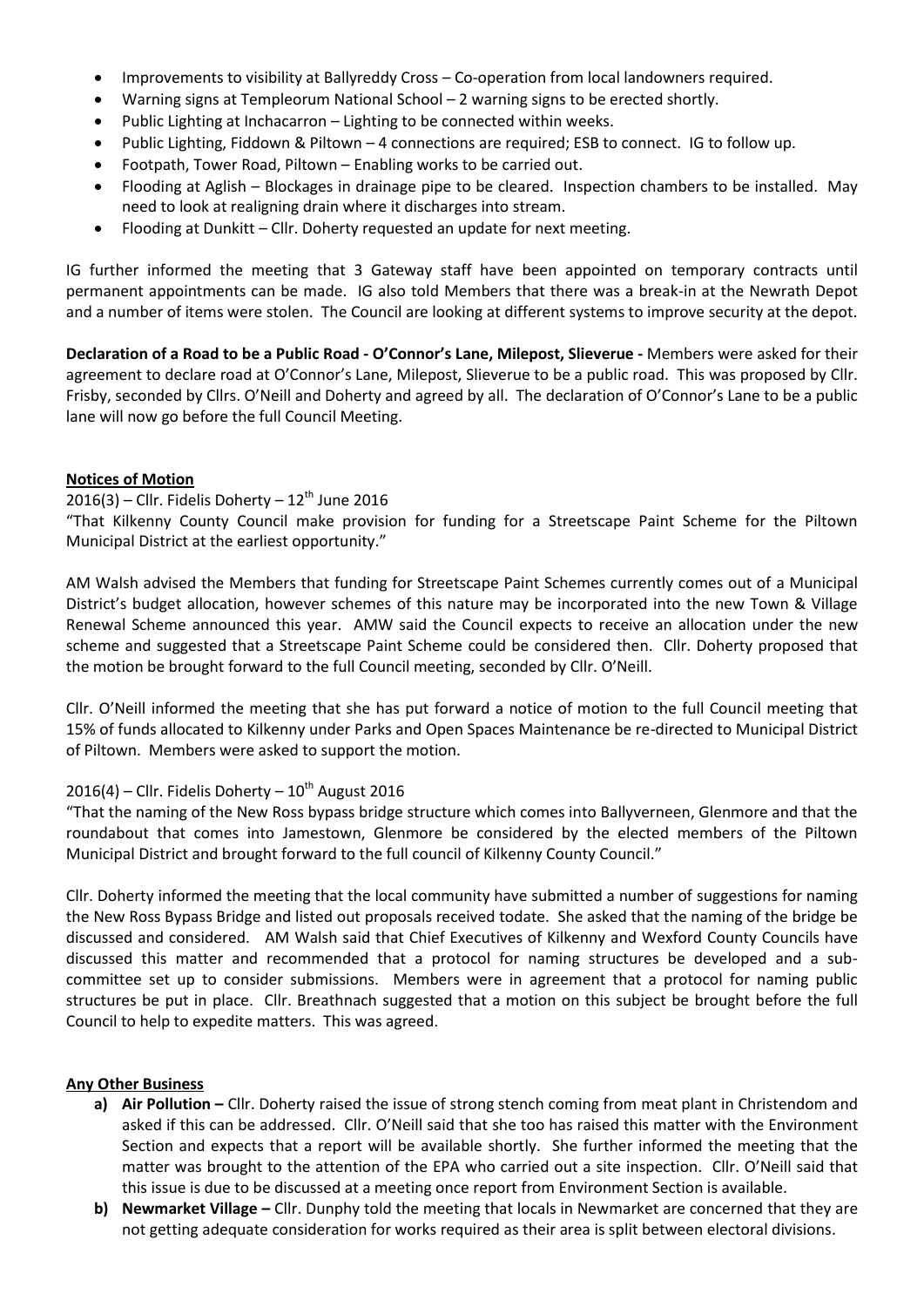I Gardner told the meeting with reference to the area within the PMD, a new section of footpath near the school will be completed and public lighting will be extended on the Hugginstown Road this year. It is likely that resurfacing of the main road through the village and some traffic calming measures on the Hugginstown approach will be provided next year. Cllr. Aylward expressed concern regarding the main junction in the village. IG replied that this junction is not in PMDs area however he understands that Kilkenny East Area Engineer is examining this.

- **c) Ragwort –** Cllr. Doherty asked if there is something that the Council can do regarding the control of ragwort. IG replied the Council may consider getting a contractor to deal with it and asked that Members inform the Area Office of locations of ragwort.
- **d) New Ross Bypass & Link Road –** A report detailing current progress was circulated to Members. Cllr. Doherty asked if there is a possibility of advancing works on the link road to the N25. IG replied that programme of works are at the discretion of the contractor, however he has passed on this request to Sean Dobbs, Project Liaison Officer, New Ross Bypass.
- **e) Over Road Bridges on N25 and M9 - Cllr**. Doherty asked if the Council can address or assist with incidents at over-road bridges. IG replied that Milltown bridge (over N25) has been inspected on a number of occasions by both the Council and Gardaí however no issues were found. CCTV was also employed for a period however no anti-social behaviour was recorded. IG further advised that the Gardaí have received no reports or complaints of incidents at this location; any incidents should be reported to the Gardaí.
- **f) Provision of No Parking signs/Double yellow road markings –** Cllr. Dunphy asked if the Council could assist persons who have difficulty accessing their properties due to inconsiderate parking. IG replied that these issues are not a Council matter.
- **g) Water scheme for the Newrath Road –** Cllr. Dunphy requested clarification regarding the provision of a water scheme for Newrath Road as there are conflicting reports regarding the scheme. K Hanley will seek an update on this matter and inform Members at next meeting.
- **h) Signage –** Cllr. Doherty asked if signage can be cleaned and damaged signage replaced, where necessary. IG replied that locations of these signs should be reported to the Area Office where they will be included on a list of works to be carried out. Cllr. Breathnach asked what is the position regarding over-growth where hedges have not been cut back around signage. IG said to report these locations to the Area Office also.
- **i) TII Update** AM Walsh told Members that at a meeting with the TII is scheduled for 21<sup>st</sup> September next in Dublin. Cllr. Doherty is to attend in place Cllr. Breathnach who is unable to be present that day.
- **j) Kncokroe/Ahenny -** It was noted that an appeal was lodged to An Bord Pleanála in relation to planning permission application for the construction of wind turbines. Members discussed making further/additional submissions in this matter. AM Walsh noted that An Bord Pleanála will consider all submissions already on the planning file however if Members wished to re-submit their concerns, they will need to do so within the timeline prescribed by An Bord Pleanála. Cllr. O'Neill told the meeting that Minister for Arts, Heritage, Regional and Rural Affairs, Heather Humphries is scheduled to visit Knockroe Passage Tomb tomorrow evening and asked that Members attend to voice their concerns.
- **k) Sightlines –** Cllr. Dunphy asked if the Council can improve sightlines at Faheen junction. IG will examine this location.

Cllr. O'Neill expressed her displeasure that the land adjacent to the Boys National School in Ferrybank is due to be disposed by Kilkenny County Council to the HSE as she deemed that portion of this site should be used to provide car parking facilities for the national school. AM Walsh said that disposal of this land is on the agenda for the full Council on Monday next,  $19<sup>th</sup>$  September.

Cllr. Dunphy highlighted that waste bag collections will be discontinued from  $31<sup>st</sup>$  December 2016 and asked how waste will be managed going forward. AM Walsh replied that the Environment Section are due to attend the next meeting to discuss this matter.

Cllr. Dunphy asked if a reply has been received from the OPW in response to submissions made following flooding earlier this year. IG replied that he has received no reply to the submissions as yet. Cllr. Dunphy proposed that the Council should set the initiative and request a meeting with the OPW to discuss issues in the MDP area, seconded by Cllr. Aylward.